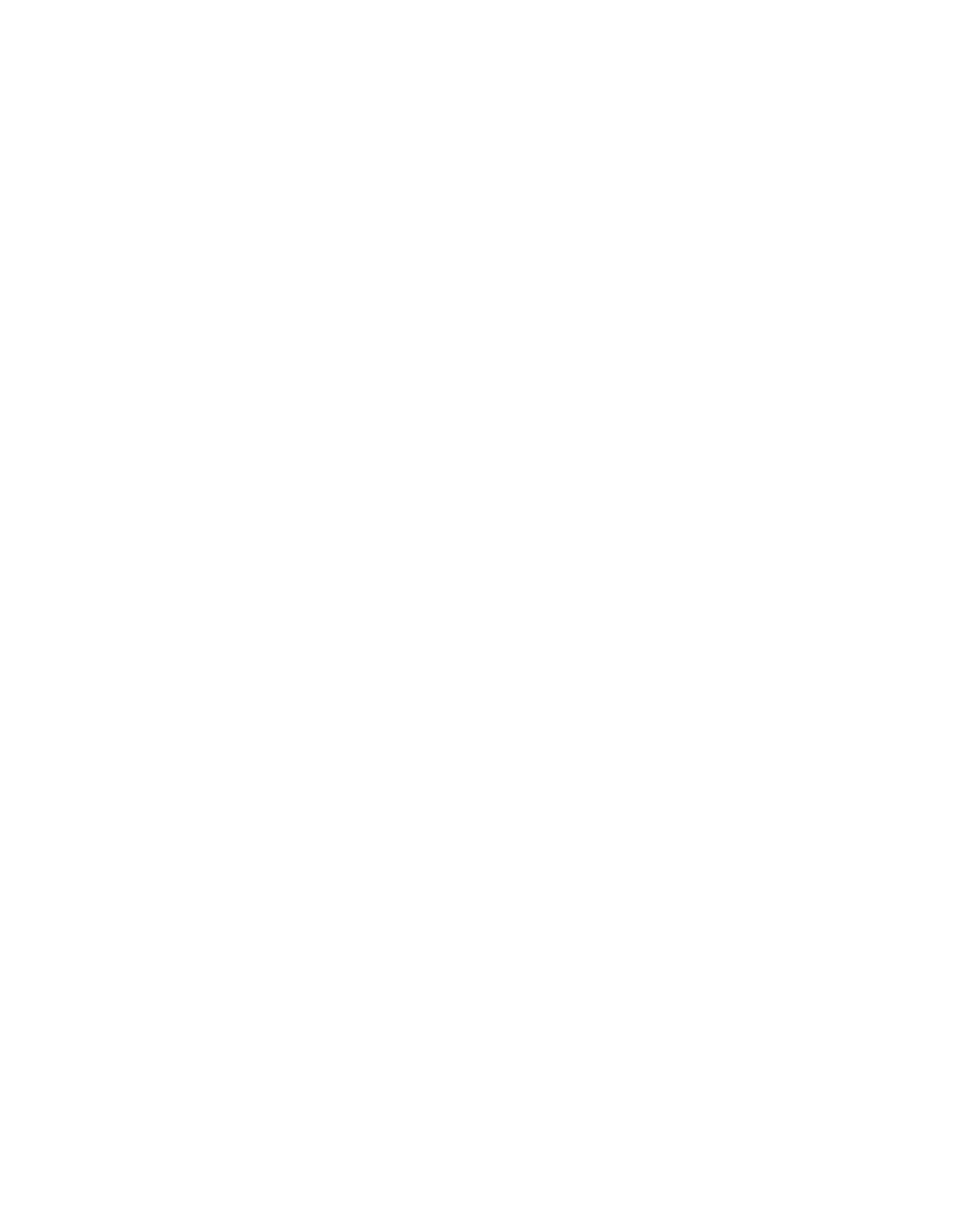### **HILL, Chief Justice**.

[¶1] Appellant, David A. Basden (Father), challenges an order of the district court which modified the custody of his Daughter so that Appellee, Carla J. Cole (Mother), is now the primary custodian, with Father having liberal visitation. Father contends that Mother failed to prove a material change in circumstances which warranted the modification of custody, and that the district court erred in relying on evidence from the guardian ad litem (GAL) that was not admitted at trial. We affirm.

#### **ISSUES**

[¶2] Father raises these issues:

 1. Can a 14-year-old's unchanged preference to live with the noncustodial parent satisfy the statutory requirement for a material change of circumstances?

 2. Is it reversible error for the trial court to rely on a GAL report that includes opinions that are, in effect, expert testimony, and relies on evidence outside the hearing?

Mother rephrases the issues in these terms:

I. Whether the district court properly considered the child's preference as one of many factors in making its decision to modify custody.

II. Whether the district court committed reversible error when it accepted closing arguments from the parties, including the guardian ad litem, in the form of written findings of fact and conclusions of law, following a trial on the merits.

### **FACTS AND PROCEEDINGS**

[¶3] The parties were divorced by decree entered on May 12, 1998. The parties had three children: A son born September 17, 1986; a son born September 5, 1988; and a daughter born June 7, 1990. In the divorce decree, Father was awarded "sole legal custody" of the children, with Mother to have reasonable visitation.

[¶4] On August 6, 2003, acting *pro se*, Mother filed a petition to modify custody with respect to Daughter. The basis for that petition was this: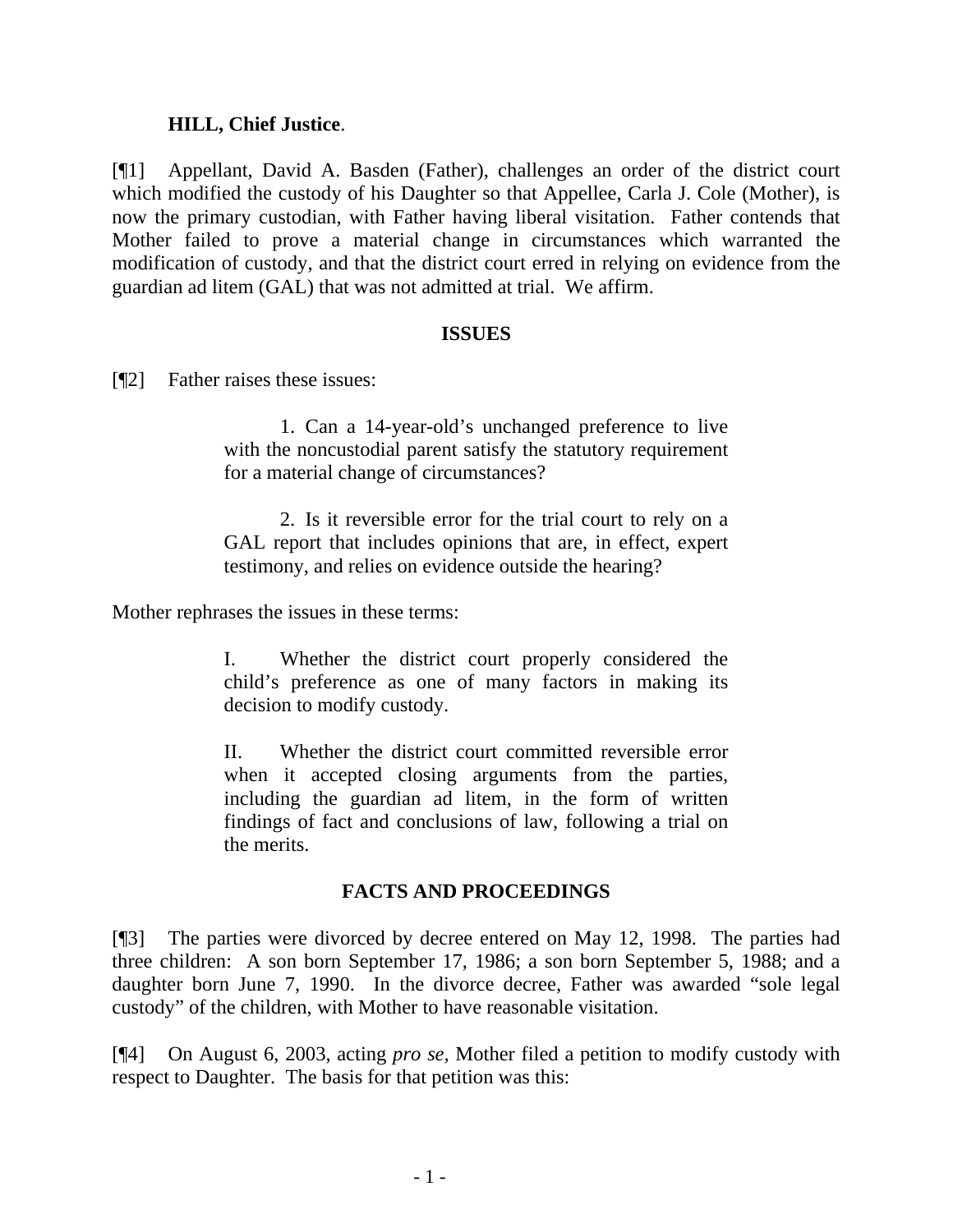6. That since the most recent order/decree was entered there has been a significant and material change of circumstances to wit:

[Daughter], now the age of 13, has specified a preference to live with her mother, Carla J. (Basden) Cole for over a year. Last year [Daughter] wrote letters to the Department of Family Services and the Court requesting a change in the custody order as she did not feel safe in the custody of her father (who at the time had ... a drinking/driving incident during which time he drove off the road with the children, including [Daughter], in the vehicle). Since that incident, [Daughter] reports a lack of supervision by her father including a recent event at the beginning of July 2003, of [Daughter] leaving the house late in the evening with a girlfriend while her father who had been drinking alcohol and watching television was sleeping very soundly on the couch. [Daughter] and the girlfriend were picked up about 12:30am that night by the Kemmerer police and returned to her father who told them "it's 9:30pm, you girls should be in bed." Additionally, [Daughter] lacks an adult female role model and confidant with whom she feels able to discuss menstrual cycles, changes inherent to puberty, dating questions, and other predominantly female issues. Her retired grandmother lives in Kemmerer, but [Daughter] and she do not share a close personal relationship, per [Daughter's] report. As to significant and material changes of circumstance in the mother, Carla J. (Basden) Cole, there have been many since the divorce judgment and decree dated May 12, 1998. Carla has a full-time job with Nocor in Pinedale, Wyoming where she has worked eleven months. She has lived in a nice home in a quiet residential neighborhood in Marbleton, Wyoming nearly four years. Carla married Bill Cole nearly two years ago. He has accepted all three of Carla's children as his own (he does not have children of his own) and has developed a comfortable relationship with them in which he is a respected parental figure and enjoys recreation activities with them including bicycling, basketball, volleyball, traveling, and barbeques. Additionally, Bill is employed full-time where he has worked for the past 30 years.

In summary, I, Carla J. Cole, believe I am capable financially and emotionally of caring for [Daughter] and believe that at this critical stage in her development into a young woman, I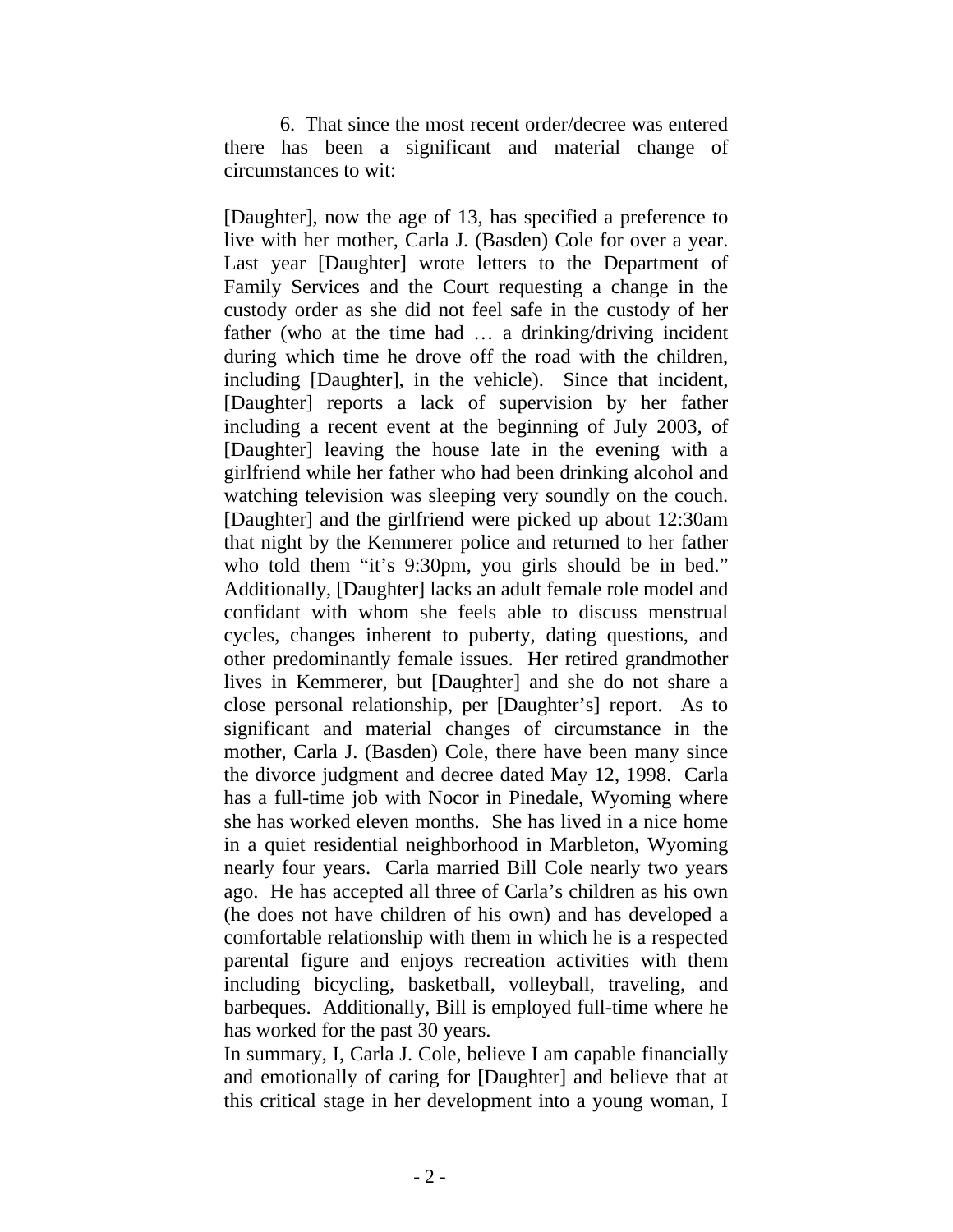am better able to identify with her needs and the changes she faces than her father.

[¶5] On August 25, 2003, Father filed a reply and counter-petition, asking that the district court dismiss Mother's petition, that Mother pay additional child support, as well as arrears on her obligation to pay one-half of uncovered medical expenses, and that Mother pay his attorney's fees. Mother responded, indicating that she paid more in child support than was alleged by Father in his reply and counter-petition, that no request for her to pay uncovered medical expenses had ever been made of her, and that the parties should each bear their own respective attorney's fees. A GAL was appointed to represent the best interests of Daughter.

[¶6] A hearing was held on October 29, 2004, and testimony was heard from Father, Mother, Daughter, Mother's current spouse, and Jerry Penny, a social worker and child custody expert called as a witness by Father. Penny's testimony was not directed at this particular case, and he did not meet with Daughter. His testimony was limited to his general expertise with respect to "adolescent and custody issues." The GAL did not call any witnesses. At the close of the hearing, the district court decided not to hear closing arguments and gave these directions to the GAL:

> THE COURT: All right. Let me suggest something here. I would like your recommendation. If you want to put it in the form of findings of fact and conclusions of law, that's fine, or you can submit your recommendation, but it does need to be based on the evidence produced here in court.

[¶7] The parties agreed to submit proposed findings of fact and conclusions of law to the district court two weeks later. The record reflects that all parties did submit such findings and conclusions. On December 29, 2004, the district court issued its order granting Mother's petition to regain custody of Daughter. Father's notice of appeal was filed on January 25, 2005.

## **STANDARD OF REVIEW**

[¶8] A decision such as that which is challenged here is guided by Wyo. Stat. Ann. § 20-2-204(c) (LexisNexis 2005):

> (c) A court having jurisdiction may modify an order concerning the care, custody and visitation of the children if there is a showing by either parent of a material change in circumstances since the entry of the order in question and that the modification would be in the best interests of the children pursuant to W.S. 20-2-201(a). In any proceeding in which a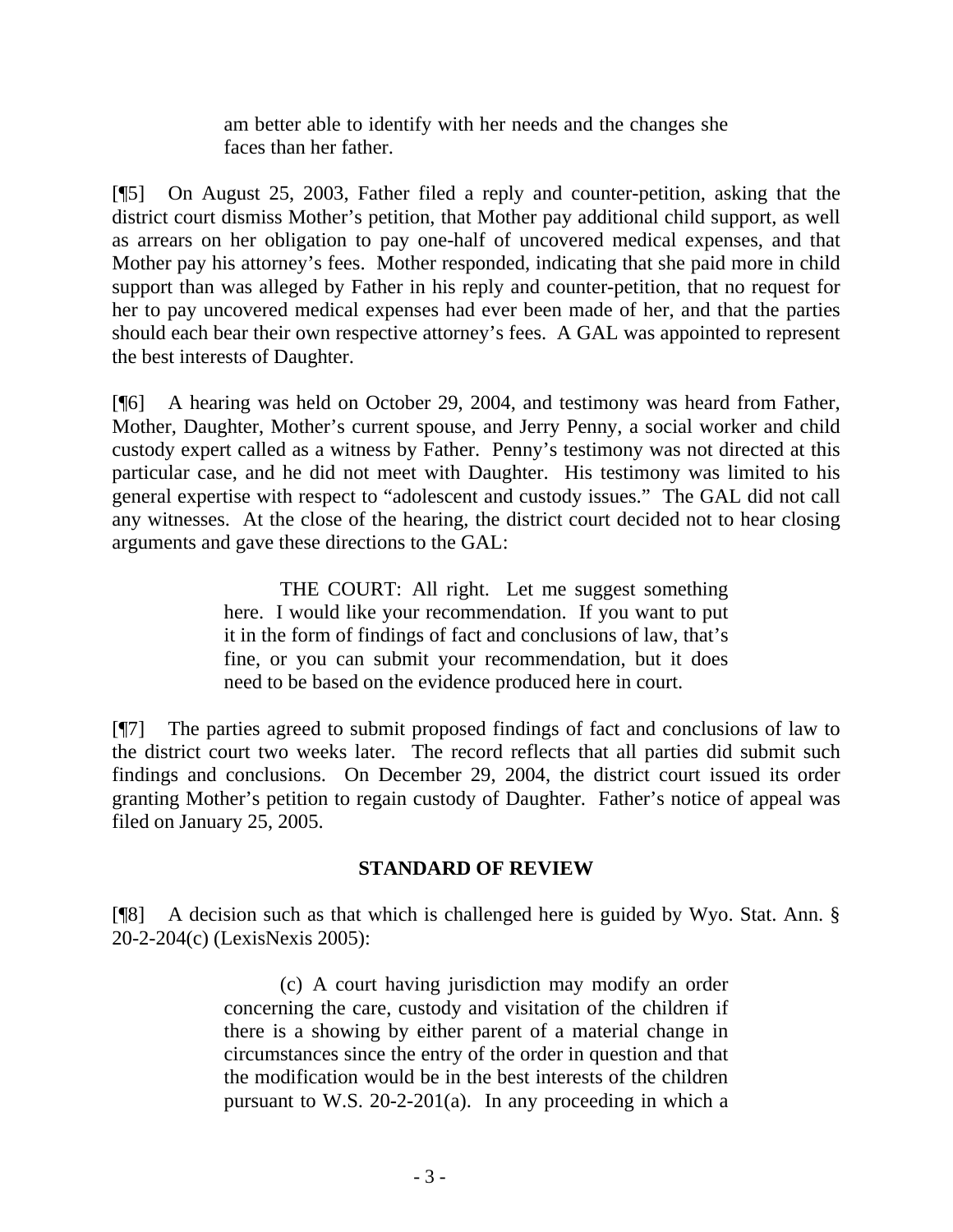parent seeks to modify an order concerning child custody or visitation, proof of repeated, unreasonable failure by the custodial parent to allow visitation to the other parent in violation of an order may be considered as evidence of a material change of circumstances.

[¶9] In the process of considering a modification of child custody, the district court must also be attentive to the requirements found in Wyo. Stat. Ann. § 20-2-201 (LexisNexis 2005):

> (a) In granting a divorce, separation or annulment of a marriage or upon the establishment of paternity pursuant to W.S. 14-2-401 through 14-2-907, the court may make by decree or order any disposition of the children that appears most expedient and in the best interests of the children. In determining the best interests of the child, the court shall consider, but is not limited to, the following factors:

> > (i) The quality of the relationship each child has with each parent;

> > (ii) The ability of each parent to provide adequate care for each child throughout each period of responsibility, including arranging for each child's care by others as needed;

> > (iii) The relative competency and fitness of each parent;

> > (iv) Each parent's willingness to accept all responsibilities of parenting, including a willingness to accept care for each child at specified times and to relinquish care to the other parent at specified times;

> > (v) How the parents and each child can best maintain and strengthen a relationship with each other;

> > (vi) How the parents and each child interact and communicate with each other and how such interaction and communication may be improved;

> > (vii) The ability and willingness of each parent to allow the other to provide care without intrusion, respect the other parent's rights and responsibilities, including the right to privacy;

> > (viii) Geographic distance between the parents' residences;

> > (ix) The current physical and mental ability of each parent to care for each child;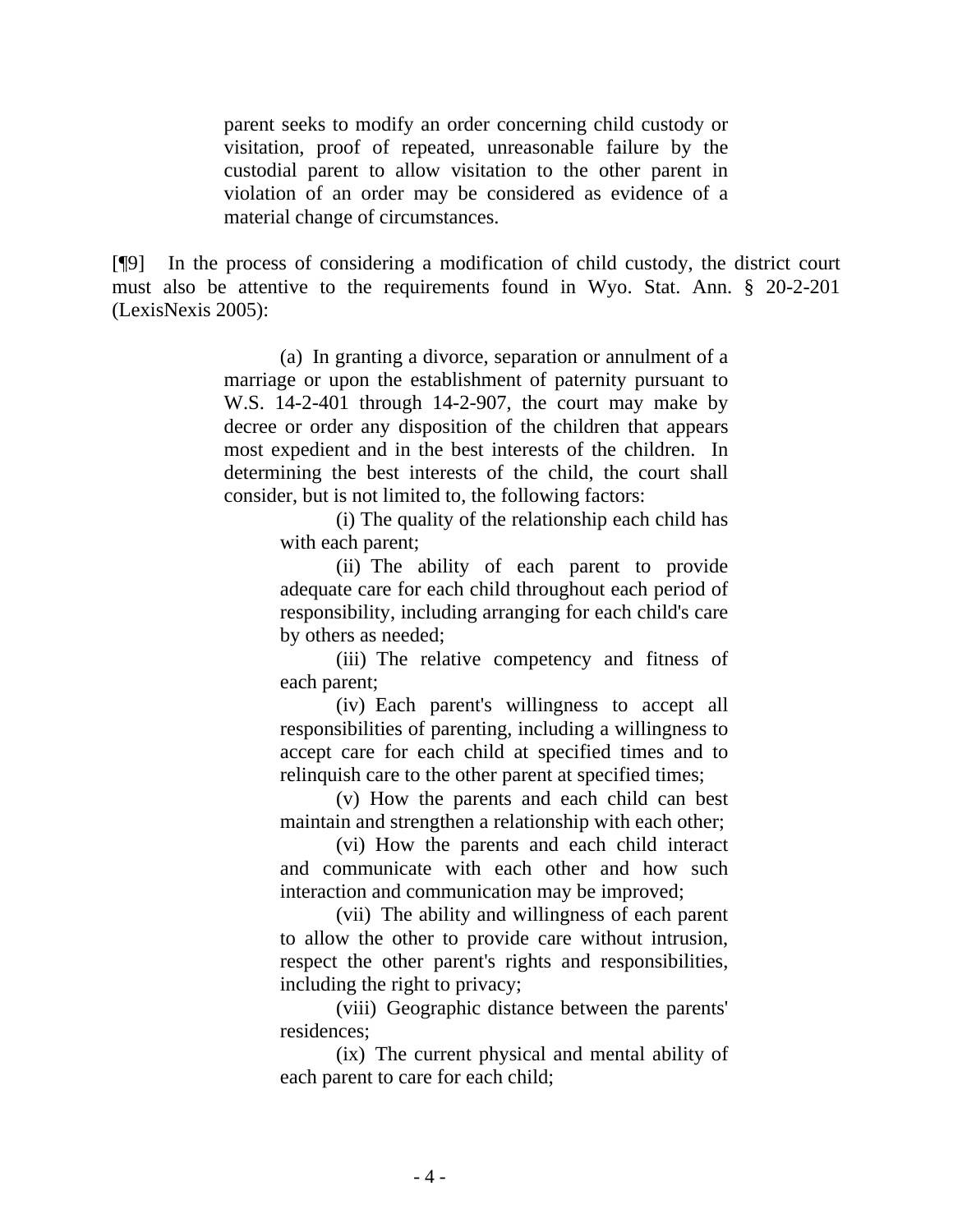(x) Any other factors the court deems necessary and relevant.

 (b) In any proceeding in which the custody of a child is at issue the court shall not prefer one (1) parent as a custodian solely because of gender.

 (c) The court shall consider evidence of spousal abuse or child abuse as being contrary to the best interest of the children. If the court finds that family violence has occurred, the court shall make arrangements for visitation that best protects the children and the abused spouse from further harm.

 (d) The court shall order custody in well defined terms to promote understanding and compliance by the parties. Custody shall be crafted to promote the best interests of the children, and may include any combination of joint, shared or sole custody.

 (e) Unless otherwise ordered by the court, the noncustodial parent shall have the same right of access as the parent awarded custody to any records relating to the child of the parties, including school records, activities, teachers and teachers' conferences as well as medical and dental treatment providers and mental health records.

 (f) At any time the court may require parents to attend appropriate parenting classes, including but not limited to, parenting classes to lessen the effects of divorce on children.

[¶10] In *JRS v. GMS*, 2004 WY 60, ¶¶10-11, 90 P.3d 718, 723 (Wyo. 2004), we provided this guidance:

> In custody matters, the welfare and needs of the children must be given paramount consideration. That which is in the best interests of the child is a question for the trier of fact, and we will not overturn the decision of a trial court unless we are persuaded that an abuse of discretion is present or that there has been a violation of some legal principle. *Reavis v. Reavis*, 955 P.2d 428, 431 (Wyo.1998). When we are asked to review the action of a district court, in the context of the abuse of discretion standard, the core of the inquiry we must make is the question of the reasonableness of the choice made by the trial court. Judicial discretion is a composite of many things. Among these are conclusions drawn from objective criteria. It means a sound judgment exercised with regard to what is right under the circumstances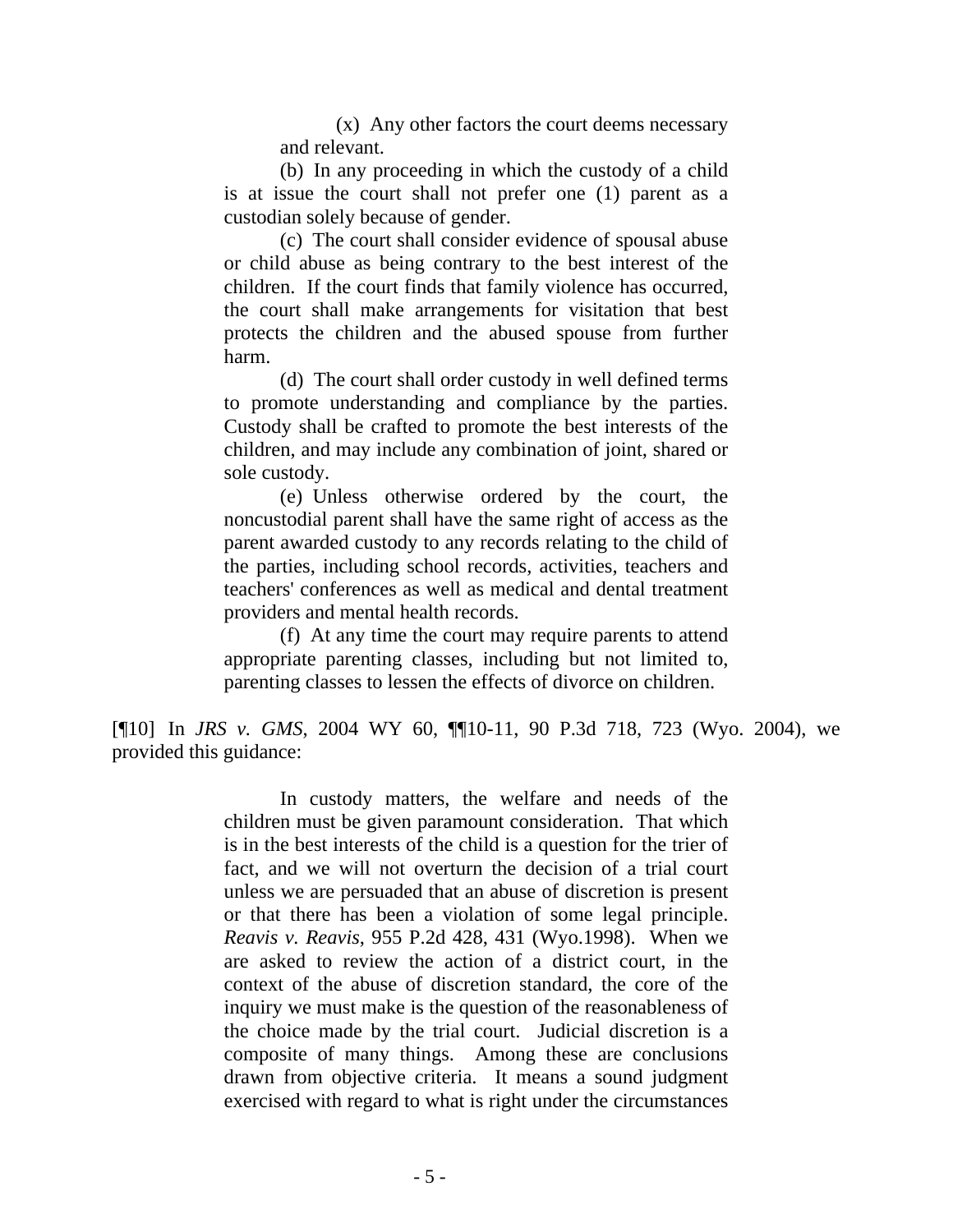and without doing so arbitrarily or capriciously. We must ask whether or not the district court could reasonably conclude as it did and whether any facet of its ruling was arbitrary or capricious. *Cobb v. Cobb*, 2 P.3d 578, 579 (Wyo.2000) (quoting *Thomas v. Thomas*, 983 P.2d 717, 719 (Wyo.1999)). The party seeking to modify established child custody provisions of a divorce decree has the burden of showing that a material change in circumstances that affects the child's welfare occurred subsequent to the entry of the initial decree, that the change warrants modification of the decree, and that the modification will be in the best interests of the affected child. *Cobb*, 2 P.3d at 579-80 (quoting *Sorensen v. May*, 944 P.2d 429, 432 (Wyo.1997)).

 A child's preference as to custody may be considered by the trial court:

 In determining the weight to be given a child's preference several factors should be considered: the age of the child; the reason for the preference; the relative fitness of the preferred and non-preferred parent; the hostility, if any, of the child to the non-preferred parent; the preference of other siblings; and whether the child's preference has been tainted or influenced by one parent against the other.

 Although custodial preference is not conclusive, the court here was entitled to give more consideration to a fifteen-year old girl's preference than say, the preference of a six-year old child.

*Yates v. Yates*, 702 P.2d 1252, 1256 (Wyo.1985).

### **DISCUSSION**

### **Material Change in Circumstances**

[¶11] The focus of Father's first issue is that Mother asserted as the centerpiece of her petition that Daughter had expressed a preference for living in the primary custody of her Mother. Father's contention is that that circumstance cannot be viewed as a material change because from the outset of the divorce proceedings in 1998, Daughter had expressed a preference for living with Mother  $-$  i.e., it was nothing new. Mother's response to that contention is that, although Daughter had always expressed a preference to live with her, it had changed in intensity (was ever stronger) and it had changed in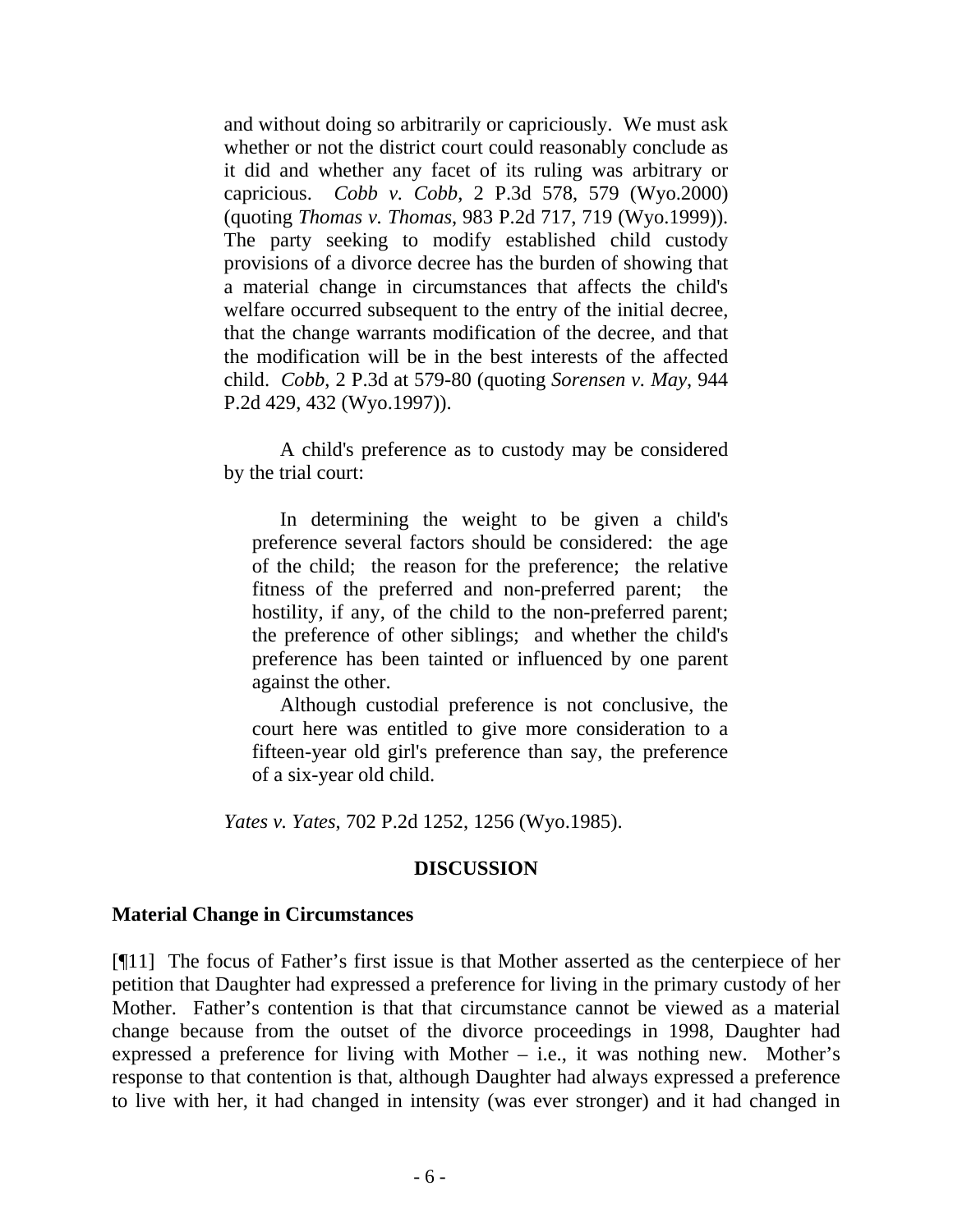nature (from wishing to be with her traditional at-home parent, to needing the guidance and counsel of her mother as she entered puberty). Father further contends that the district court essentially skipped over the threshold question of whether there was a material change in circumstances and went directly to the question of what was in the best interests of the child, and it did so in the face of a total lack of objective evidence that would support a conclusion of law that a material change in circumstances was present.

[¶12] A secondary argument in this regard is that the district court mistakenly relied on improvements in Mother's abilities to parent and provide for Daughter, i.e., she had mended her ways, was gainfully employed, had the means to support Daughter, had remarried, was living in a nice home, etc. Father contends that merely because Mother had improved, whereas Father had a steady and consistent record as being a responsible parent, that cannot serve as the basis for a conclusion that a material change in circumstances warranted his loss of custody of Daughter.

[¶13] The conclusion of this argument was articulated like this in Father's brief: "In simple terms, it is an abuse of discretion to find a change in material circumstances when nothing has happened except that a bad parent started acting like a normal parent and a child continued to express the same preference."

[¶14] However, we are compelled to conclude that Father's argument skips several steps in the applicable reasoning process and our professed analytic method. We begin by noting that, according to the testimony of the child, her professed preference to be in her Mother's custody was the end result of many factors, and that preference had grown more urgent over the passage of time. Daughter's need for Mother in her day-to-day life had increased as she matured into her teenage years. She was increasingly uncomfortable living in a household with three males, in particular sharing a single bathroom with them. She was not close to her brothers (although the eldest was about to leave home for college), and she was skeptical of Father's parenting abilities because of his tendency toward anger, his consumption of alcohol, and his verbal abuse of her.

[¶15] In counterpoint, Daughter felt close to Mother and was more comfortable in her home. She also felt she could talk to Mother about things that she could not talk about with Father. Daughter felt bad when Father said Mother was not a good parent because she "would sleep with other guys." Father also called Mother a "stupid woman," derided Mother's lack of education, and indicated Mother "did not know what she was talking about," in front of Daughter. Daughter was also concerned that Father refused Mother's overture that the two parents "try to be friends."

[¶16] In addition, we decline to view Mother's testimony that she had improved her life as irrelevant and prejudicial to Father because he had always been a responsible parent. It is apparent that the district court viewed Father as the more fit of the two parents at the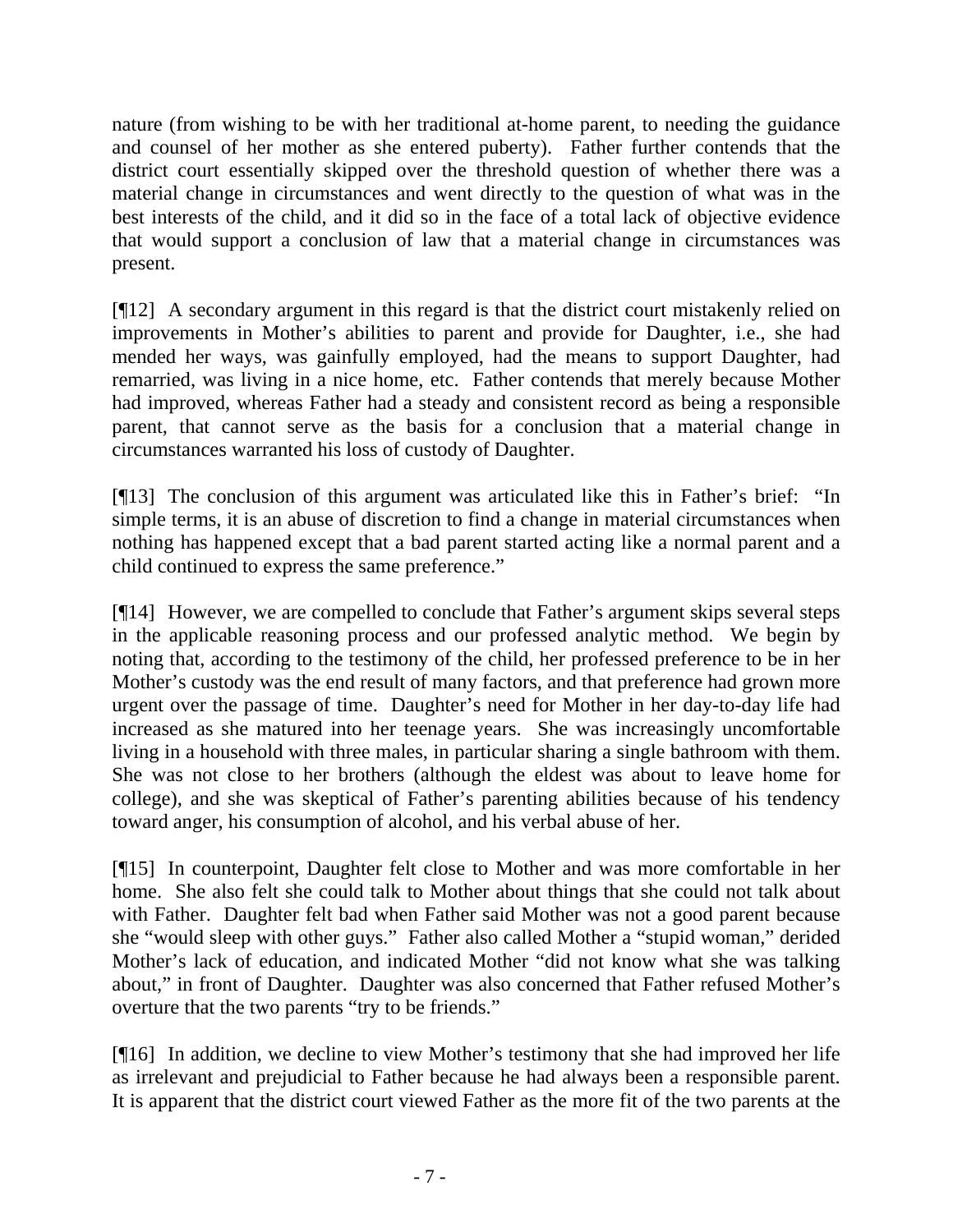time the divorce was granted. The record also reflects that the district court viewed the custody arrangements as a tough decision when it was made in 1998. However, that was affected to some extent because Mother had been a stay-at-home mom, was not employed, had no income or assets, and had run off with another man. We conclude these circumstances are relevant to a determination of a material change in circumstances. However, the standard is not one that even a good parent must improve to retain custody, but rather at the time of the hearing on modification it was relevant that both parents were then fit and proper persons to have custody and, in light of that, what was in the best interests of Daughter.<sup>[1](#page-9-0)</sup>

[¶17] After a comprehensive consideration of all these facts and circumstances taken together, and in light of Daughter's strongly expressed preference to live with Mother, we conclude that the district court did not abuse its discretion in finding that a material change in circumstances existed and by awarding primary custody to Mother. Moreover, it is evident from the record that, in making this difficult decision, the district court considered and weighed all of the relevant factors applicable to an award of child custody under § 20-2-201(a) (including the separation of siblings), as well as the factors applicable to the consideration of a child's preference as set out in *Yates*.

# **District Court's Reliance on Non-Record Evidence from GAL**

[¶18] We have held that a GAL may not be a fact witness in cases such as the one at bar. In addition, we have held that attorneys who serve as GALs and also appear as a witness in that same matter commit an ethical violation. Father contends that just such a situation arose here because, in her proposed findings of fact and conclusions of law, the GAL included facts that were not developed at trial or otherwise on the record. *Robbins v. Robbins*, 2002 WY 80, ¶¶6-10, 46 P.3d 880, 882-83 (Wyo. 2002); *also see Clark v. Alexander*, 953 P.2d 145 (Wyo. 1998), and *Pace v. Pace*, 2001 WY 43, 22 P.3d 861 (Wyo. 2001).

[¶19] Of course, we would like to see errors of this sort disappear entirely from proceedings such as this, but we also said in *Robbins*, ¶¶8-10, 46 P.3d at 882-83:

> *Clark* also stands for the proposition that such an ethical violation not instigated by the prevailing party would not require reversal unless it somehow resulted in a manifest injustice.

 $\overline{a}$ 

<span id="page-9-0"></span><sup>1</sup> In presenting this issue, Father also places great emphasis on Mother's, new husband's admission that, more than 30 years ago, he sexually abused his seven or eight year old niece at a time when he was sixteen or seventeen years old and that no such incident had ever recurred since. The district court made detailed findings on this matter, and we will not question the weight it assigned to that matter in its decision. *See Pahl v. Pahl*, 2004 WY 40, ¶11, 87 P.3d 1250, 1254 (Wyo. 2004).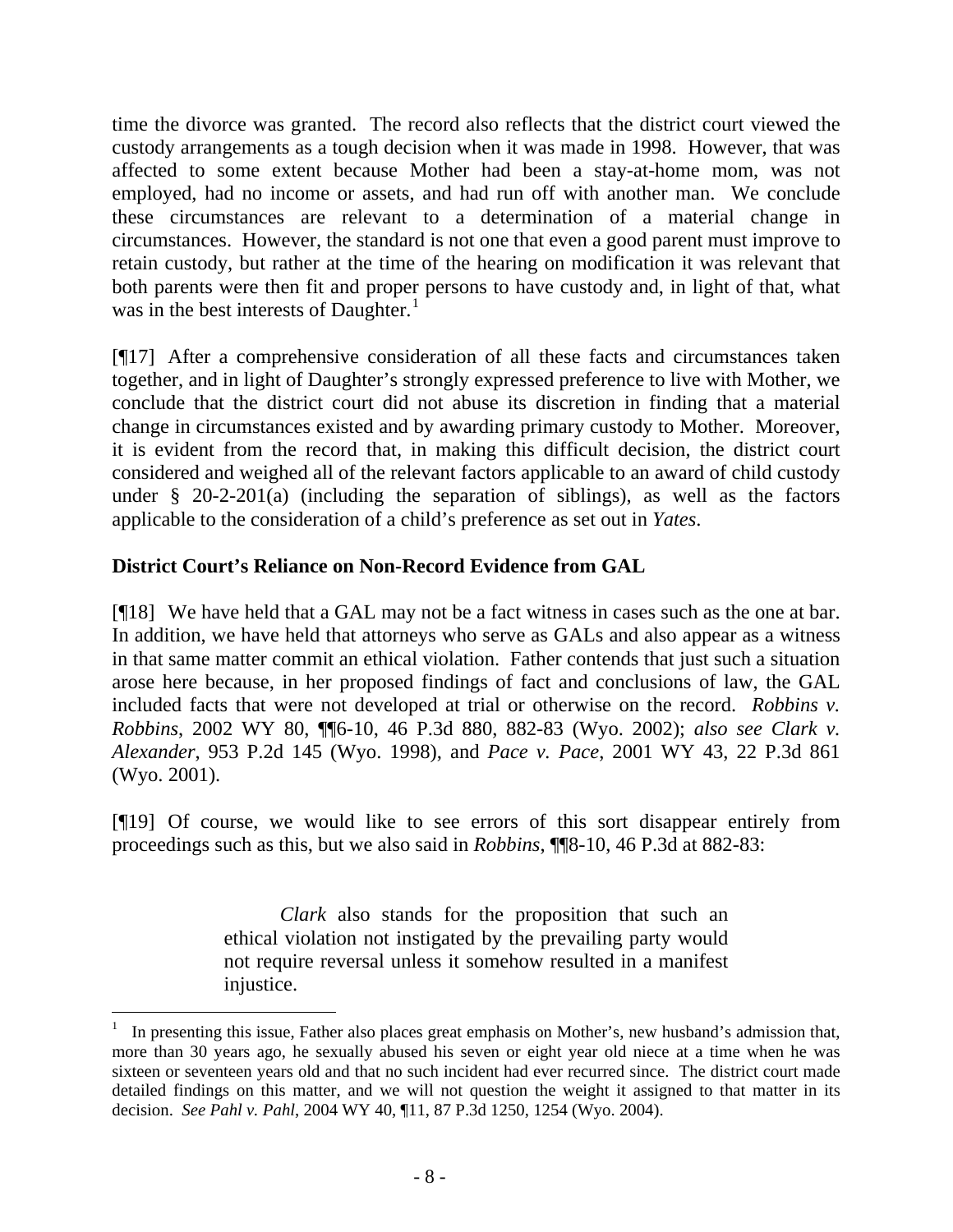In *Moore* [*v. Moore*], 809 P.2d [255,] 264 [ (Wyo.1991) ], we held that an ethical violation, not brought about by the prevailing party, will be reversed only if it resulted in manifest injustice. In many district courts, it is not uncommon to allow the testimony of an attorney/guardian ad litem. Thus, in the absence of objection to the district court, we cannot say that the prevailing party in this case was responsible for the ethical violation. Therefore, we must determine whether the admission of the attorney/guardian ad litem's testimony and reports, as well as the tape recordings, resulted in manifest injustice under the totality of the circumstances. *Moore*, 809 P.2d at 264.

 Manifest injustice "contemplate[s] a situation that is unmistakable or indisputable, was not foreseeable, and affects the substantial rights of a party." *McCarthy v. State*, 945 P.2d 775, 777 (Wyo.1997).

#### *Id*.

 In this case, the mother cannot identify how the GAL's testimony created any injustice. It was certainly foreseeable that the trial court might consider the GAL's recommendation persuasive. That recommendation was already before the court in the form of the GAL's report, the admission to which the mother had stipulated. The parties introduced other substantial evidence, including testimony by both parents, that supported the trial court's conclusion the father was the more stable parent. At the hearing on the motion for a new trial, the trial court commented that the GAL's testimony actually convinced him in the mother's favor and dissuaded him from awarding full custody to the father. Finding no hint of injustice, we perceive no reason to reverse the trial court's ruling on permanent custody.

 An additional comment is in order. To the extent error occurred in this case, it is difficult to conceive of a more apparent example of invited error. These parties stipulated the GAL's report could be submitted to the trial court. They were fully aware of the cases addressing the propriety of attorney GALs testifying. The mother's counsel had actually argued in Pace, which was then pending before this court, that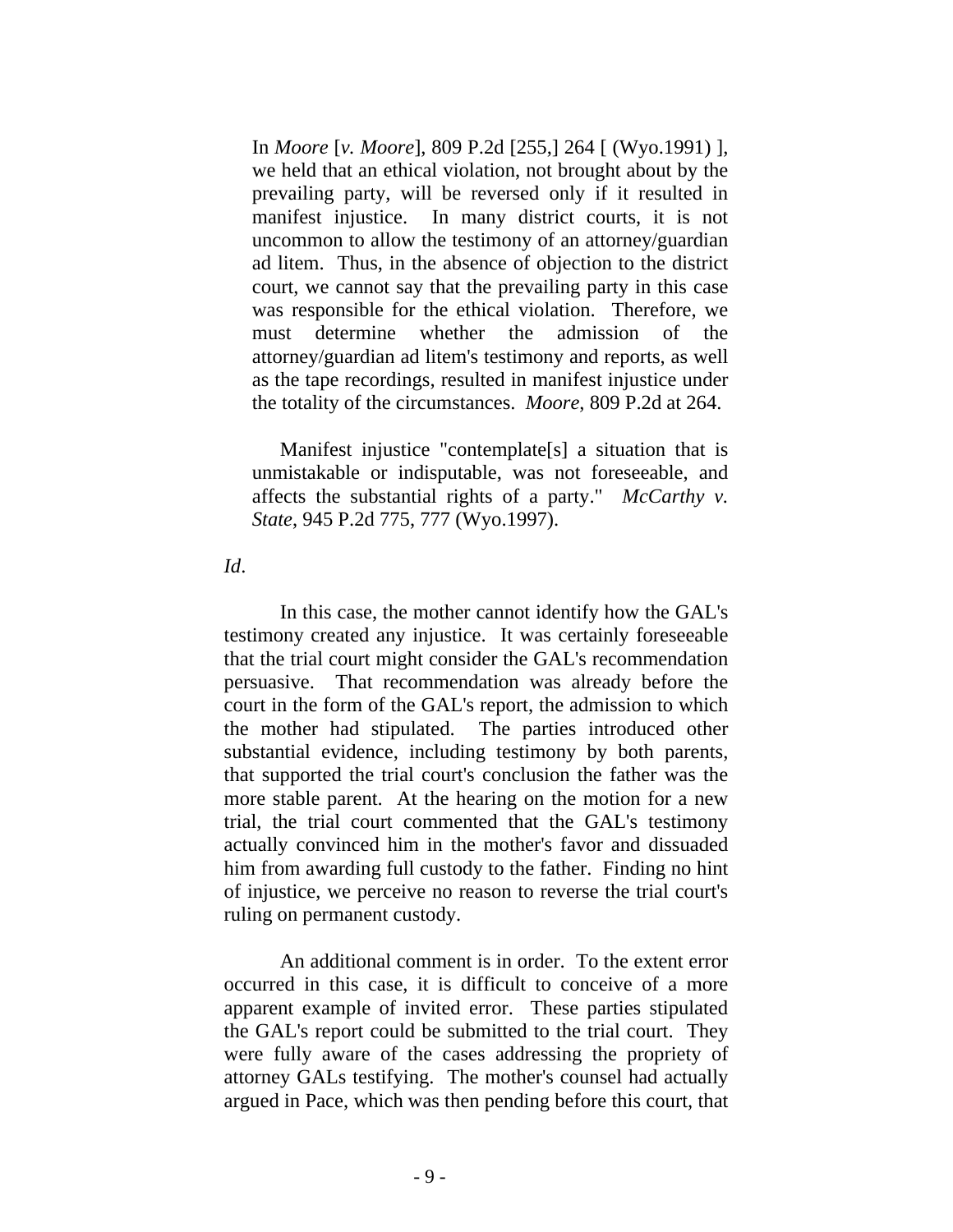prior case law prevented the GAL from testifying. The GAL herself was well informed of the limitations on her role. Yet they all agreed to a procedure which allowed the GAL to testify. Now, having obtained a result that was fairly predictable--the trial court followed the GAL's recommendation--the mother and her counsel cry foul and seek another time at bat. We are decidedly unpersuaded. "[I]f a party requests or moves the court to make a ruling which is actually erroneous and the court does so, that party cannot take advantage of the error on appeal or review." *Mayland v. Flitner*, 2001 WY 69, ¶ 44, 28 P.3d 838, ¶ 44 (Wyo.2001).

[¶20] Father complains that the GAL prefaced her findings of fact with statements that: She spoke with several persons who did not appear at trial; she reviewed reports from the Department of Family Services relating to Father and those reports also were not in the record; Father had not talked with Daughter about what she could expect when she had her first period (the record is actually silent in this regard); it was her opinion that Daughter's psychological needs had changed (an unqualified opinion without foundation and without opportunity to cross-examine); the stepfather was not a danger to Daughter; and Mother considered it important that Daughter maintain a relationship with her brothers (Mother did not so testify).

[¶21] As good a place as any to start our discussion of this issue is to note that all parties agreed to a simultaneous submission of findings of fact and conclusions of law. Lapses such as those called to our attention by Father are unfortunate, but understandable, when such a methodology is used prior to the preparation of a transcript. We also note that Father made no post trial motion asking the district court to correct its oversight(s). We note that some of the material to which Father objects is not "evidence," but it is reasonable to say that it suggests the existence of "evidence." However, based on the evidence, it is reasonable to conclude that Father had not talked to Daughter about menstrual cycles or her period (Daughter testified she could not talk to Father about it). Also, we think it a sound conclusion that the district court might have deduced that Daughter's psychological needs had changed based upon the expert testimony of Jerry Penny, who Father called as a witness. Granted, Penny did not purport to speak directly about Daughter, but rather his testimony was presented for its general applicability to teenage girls in these circumstances. It seems fair enough to conclude that it appeared to apply to Daughter, in light of all the other evidence presented. The district court might well have concluded from all of the evidence presented (especially Mother, stepfather, and Daughter) that stepfather was not a "danger" to Daughter, even though no witness used those exact words. It is apparent that Mother did not say the specific words that the sibling relationships were important, but certainly her testimony evinced a continued